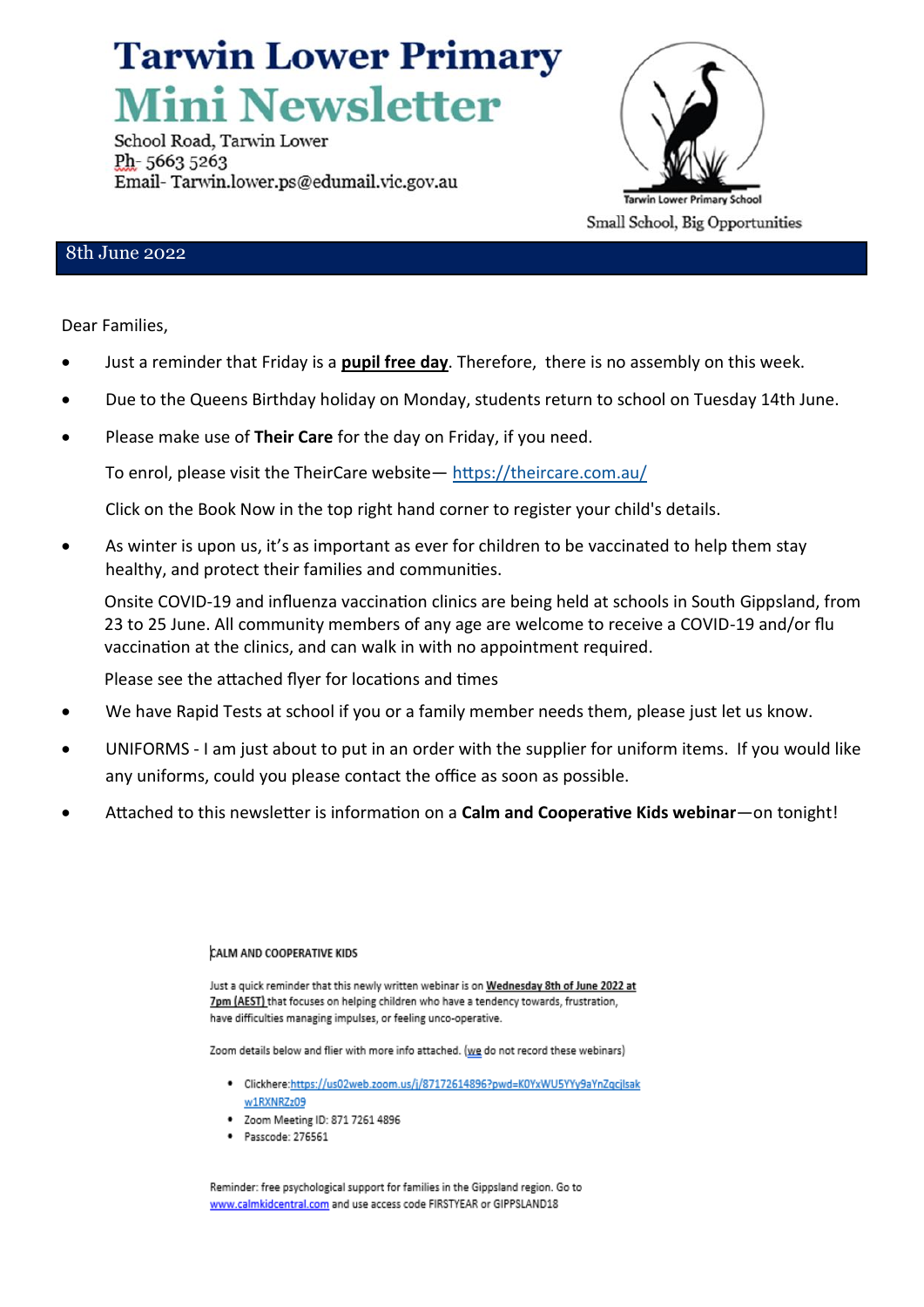

### **COVID-19 vaccinations for** children are available



Your local community has upcoming COVID-19 vaccination clinics at:

**Leongatha Primary School** Where: Nerrena Road, Leongatha When: 2.30pm - 5pm on Thursday 23 June 2022

**Foster Primary School** Where: 75 Pioneer Street, Foster When: 8.30am - 10.30am on Saturday 25 June 2022

**Korumburra Primary School** Where: 6 - 16 Mine Road, Korumburra When: 12pm - 2pm on Saturday 25 June 2022

Vaccinations are also available for adults at all clinics. Just walk in, no booking required.



Flu shots now available at all **clinics!**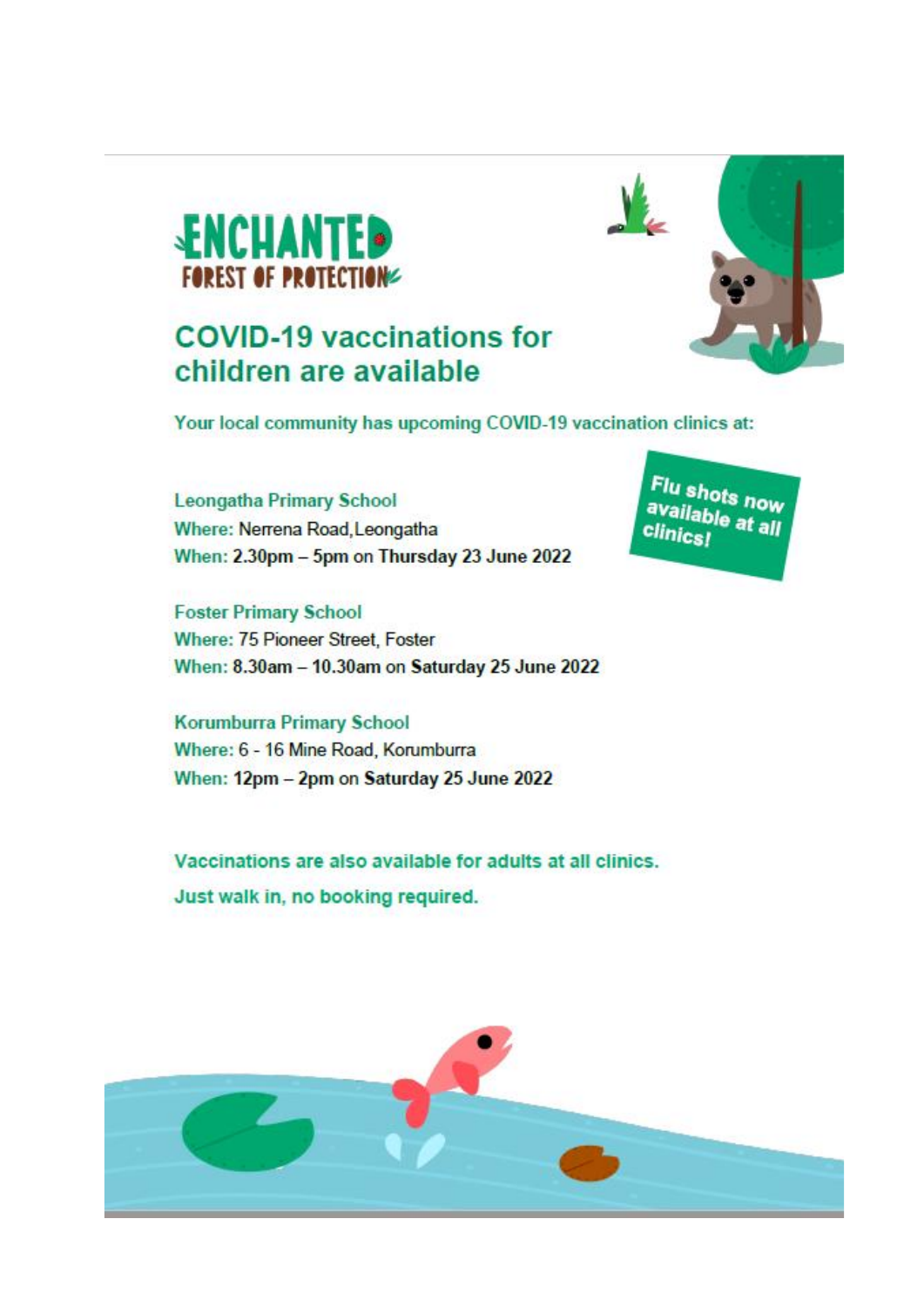Calm FREE Parent webinar by child psychologist: Learn to support Kid Central your child with worry, frustration, managing impulses and tricky dcentral.com behaviour. 1 hr duration

## **CALM AND CO-OPERATIVE KIDS**

### Wednesday 8th of June 2022 at 7pm (AEST)

Learn to help children who have a tendency towards frustration, have difficulties managing impulses or feeling unco-operative.

Click here:https://us02web.zoom.us/j/87172614896?pwd=K0YxWU5YYy9aYnZqcjlsakw1RXNRZz09

Zoom Meeting ID: 871 7261 4896 Passcode: 276561

No RSVP necessary but "zoom in" quickly as only 100 zoom spots available each session. We ask that in the zoom waiting room you provide your email and postcode for handouts to be provided.



Presented by Calm Kid Central and clinical child psychologist Kirrilie Smout, Kirrilie has had 25 years experience in working with children and families, is the author of two books about children and mental health and regularly consults with national bodies about child mental health concerns. She is the Director of Calm Kid Central, an online program of courses to help children manage emotional health challenges. Go to: www.calmkidcentral.com (Free using FIRSTYEAR access code). Or scan the QR code which sends you directly to Calm Kid Central.

Any questions please contact Sandra on: sandra@developingminds.net.au



Funded by Gippsland Primary Health Network (GPHN)